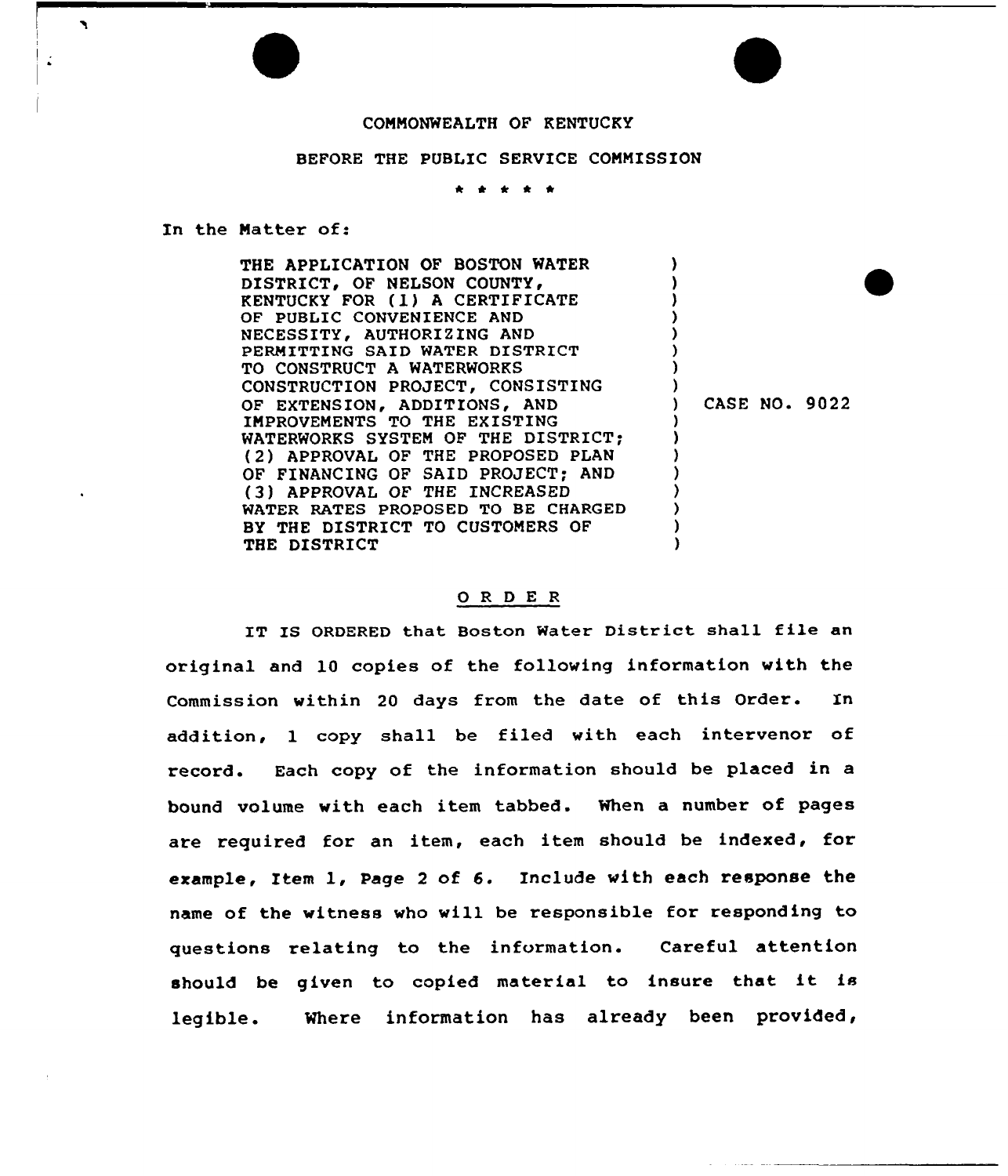

l. <sup>A</sup> reconciliation of any difference between the number of customers and billing units stated in the district's income statement and billing analysis. (This may require an analysis of in-and-out customer movement during the test period. Also, in the event the district's income statement exhibit does not show the number of customers during the test period, refer to the district's most recent annual report).

2. <sup>A</sup> reconciliation of any difference between the gallons of water sold stated in the district's income statement and billing analysis. (In the event the district's income statement exhibit does not show the gallons of water sold during the test period, refer to the district's most recent annual report).

3. <sup>A</sup> reconciliation of any difference between revenues from sales of water stated in the district's income statement and billing analysis.

4. <sup>A</sup> list of all special contracts to provide water service and a statement of present and proposed revenue under each special contract.

5 <sup>~</sup> Provide a breakdown of items and amounts recorded in the account "Administrative Expenses Transferred."

 $-2-$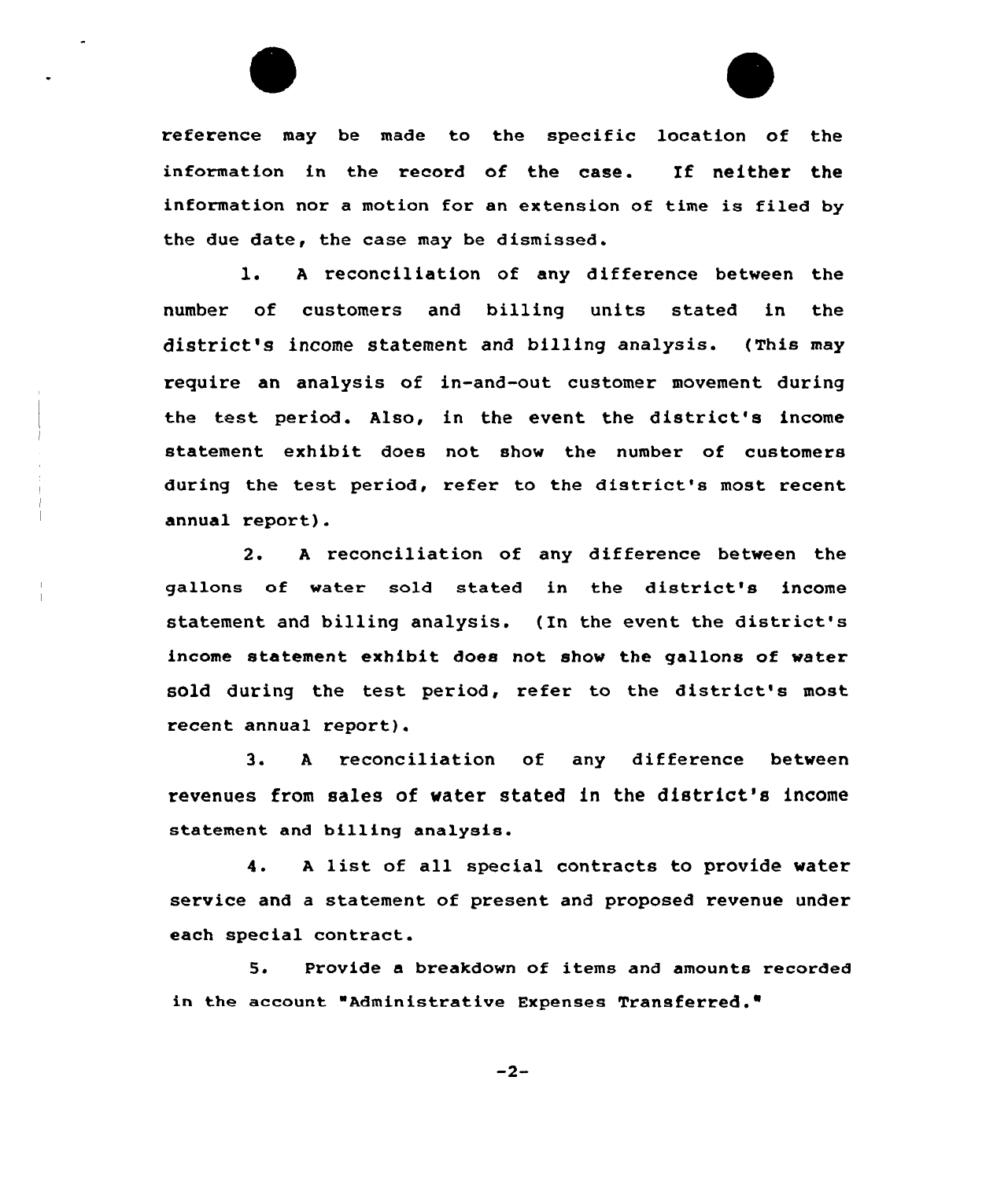6. Provide written explanations for the following significant increases in expenses from 1982 to 1983'.

> Maintenance expense increase of 92 percent. A.

B. Transportation expense increase of 44 percent.

7. Provide a preliminary bond maturity schedule for the new bond issue.

8. Since no charges were made to the account "Chemicals Expense" in 1981 or 1982, is the \$292 charged in 1983 an expense that recurs yearly? If so, explain.

9. It is the Commission's policy to accept only adjustments to test period actual data that are known and measurable, and fair, just and reasonable for ratemaking purposes? (In other words, documented adjustments or at least reliable and unquestionable estimates.)

Has any consideration been given to other methods of estimating incremental expense increases than those proposed in Exhibit 0 of the application? Xf so, what other methods have been considered? Do these other methods recognize fixed and variable costs associated with operation and maintenance of a water utility?

10. Please provide full explanations for the following items included in Exhibit 0 of the applicationi

> A. 'Principal on"

**B.** "Other deductions

C. "Interest Expense--Long-Term Debt"

Do "Hearing Expense

 $-3-$